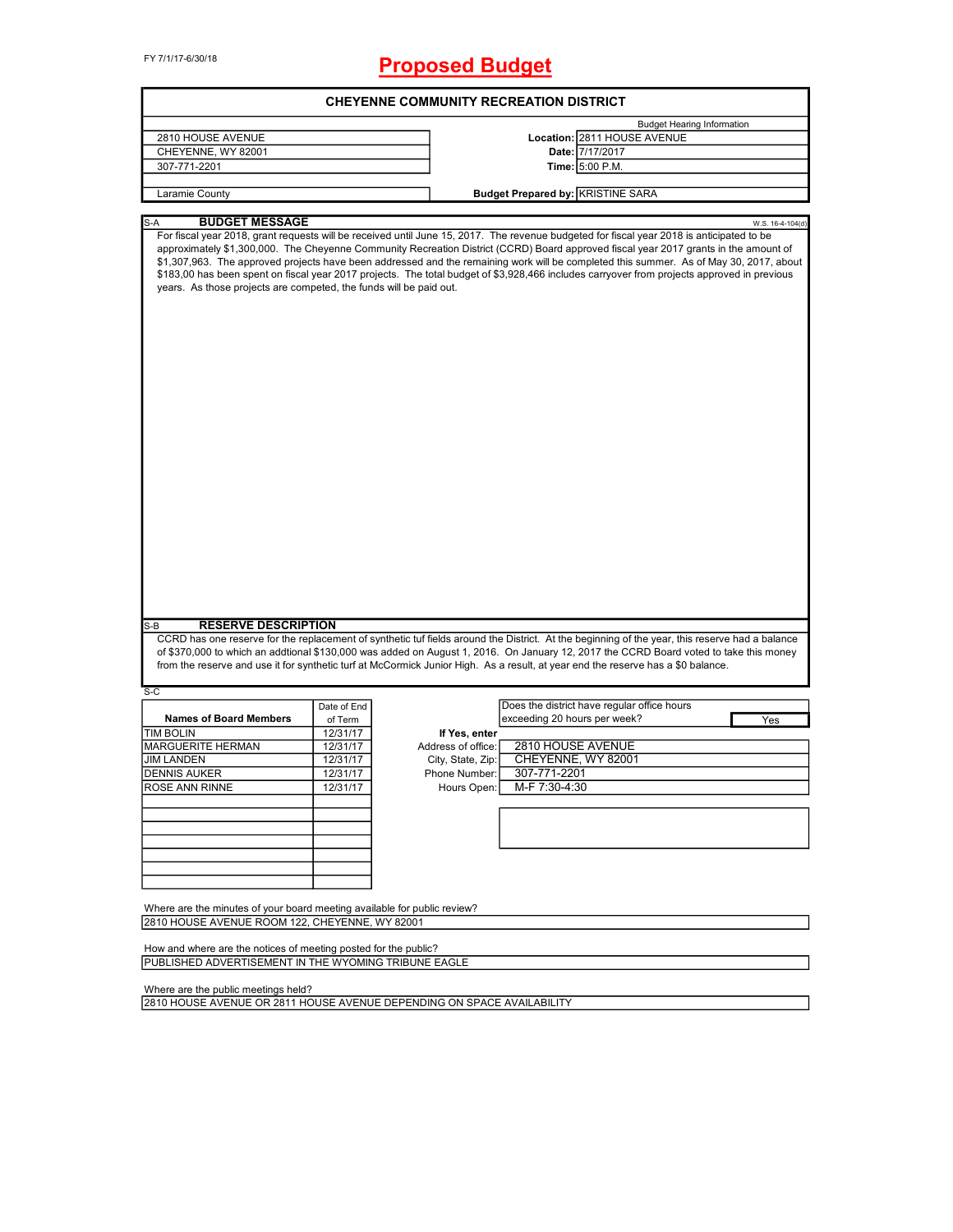### **PROPOSED BUDGET SUMMARY**

| <b>OVERVIEW</b> |                                                                             | 2015-2016<br>Actual | 2016-2017<br>Estimated | 2017-2018<br>Proposed | Pendina<br>Approval |
|-----------------|-----------------------------------------------------------------------------|---------------------|------------------------|-----------------------|---------------------|
|                 |                                                                             |                     |                        |                       |                     |
| $S-1$<br>$S-2$  | <b>Total Budgeted Expenditures</b><br><b>Total Principal to Pay on Debt</b> | \$737,527<br>\$0    | \$893,441<br>\$0       | \$3,928,466           |                     |
| $S-3$           | <b>Total Change to Restricted Funds</b>                                     | \$130,000           | $-$ \$370.000          |                       |                     |
|                 |                                                                             |                     |                        |                       |                     |
| $S-4$           | <b>Total General Fund and Forecasted Revenues Available</b>                 | \$2,516,389         | \$3,510,638            | \$3.928.466           |                     |
| $S-5$           | Amount requested from County Commissioners                                  | \$0                 | \$0                    |                       | SO <b>SOLUTION</b>  |
|                 |                                                                             |                     |                        |                       |                     |
| $S-6$           | <b>Additional Funding Needed:</b>                                           |                     |                        | SO 1                  |                     |

| <b>REVENUE SUMMARY</b> |                                              | 2015-2016   | 2016-2017   | 2017-2018                              | Pending                                                                                                                                                                                                                          |
|------------------------|----------------------------------------------|-------------|-------------|----------------------------------------|----------------------------------------------------------------------------------------------------------------------------------------------------------------------------------------------------------------------------------|
|                        |                                              | Actual      | Estimated   | Proposed                               | Approval                                                                                                                                                                                                                         |
|                        |                                              |             |             |                                        |                                                                                                                                                                                                                                  |
| $S-7$                  | <b>Operating Revenues</b>                    | \$0         | \$0         | \$0                                    | en eller<br>Hans S                                                                                                                                                                                                               |
| $S-8$                  | Tax levy (From the County Treasurer)         | \$0         | \$0         | \$0                                    | en en de la familie de la familie de la familie de la familie de la familie de la familie de la familie de la<br>Constitution de la familie de la familie de la familie de la familie de la familie de la familie de la familie  |
| $S-9$                  | <b>Government Support</b>                    | \$1,472,062 | \$1,351,299 | \$1,300,000                            |                                                                                                                                                                                                                                  |
| $S-10$                 | <b>Grants</b>                                | \$0         | \$0         | \$0                                    | energi<br>Bandala                                                                                                                                                                                                                |
| $S-11$                 | Other County Support (Not from Co. Treas.)   | \$0         | \$0         | \$0                                    | en en de la                                                                                                                                                                                                                      |
| $S-12$                 | <b>Miscellaneous</b>                         | \$3.197     | \$10.747    | \$11,000                               | <u>i ka</u>                                                                                                                                                                                                                      |
| $S-13$                 | <b>Other Forecasted Revenue</b>              | \$0         | \$0         | \$0                                    | gang<br>Manazar                                                                                                                                                                                                                  |
|                        |                                              |             |             |                                        |                                                                                                                                                                                                                                  |
| $S-14$                 | <b>Total Revenue</b>                         | \$1,475,259 | \$1,362,046 | \$1,311,000                            | <u> Karl Karl Stock</u>                                                                                                                                                                                                          |
|                        | FY 7/1/17-6/30/18                            |             |             | CHEYENNE COMMUNITY RECREATION DISTRICT |                                                                                                                                                                                                                                  |
|                        | <b>EXPENDITURE SUMMARY</b>                   | 2015-2016   | 2016-2017   | 2017-2018                              | Pendina                                                                                                                                                                                                                          |
|                        |                                              | Actual      | Estimated   | Proposed                               | Approval                                                                                                                                                                                                                         |
|                        |                                              |             |             |                                        |                                                                                                                                                                                                                                  |
| $S-15$                 | <b>Capital Outlay</b>                        | \$0         | \$0         | \$0                                    | e de la construcción de la construcción de la construcción de la construcción de la construcción de la constru                                                                                                                   |
| $S-16$                 | <b>Interest and Fees On Debt</b>             | \$0         | \$0         | \$0                                    |                                                                                                                                                                                                                                  |
| $S-17$                 | <b>Administration</b>                        | \$0         | \$0         | \$300                                  | <b>STAND</b>                                                                                                                                                                                                                     |
| $S-18$                 | <b>Operations</b>                            | \$736,625   | \$892,360   | \$3,926,916                            |                                                                                                                                                                                                                                  |
| $S-19$                 | <b>Indirect Costs</b>                        | \$902       | \$1,081     | \$1,250                                |                                                                                                                                                                                                                                  |
| $S-20$                 | <b>Total Expenditures</b>                    | \$737,527   | \$893,441   | \$3,928,466                            | <b>BARBARA ARA</b>                                                                                                                                                                                                               |
|                        |                                              | 2015-2016   | 2016-2017   | 2017-2018                              | Pending                                                                                                                                                                                                                          |
|                        | <b>DEBT SUMMARY</b>                          | Actual      | Estimated   | Proposed                               | Approval                                                                                                                                                                                                                         |
|                        |                                              |             |             |                                        |                                                                                                                                                                                                                                  |
| $S-21$                 | <b>Principal Paid on Debt</b>                | \$0         | \$0         | \$0                                    | en eller<br>Maria S                                                                                                                                                                                                              |
|                        |                                              | 2015-2016   | 2016-2017   | 2017-2018                              | Pending                                                                                                                                                                                                                          |
|                        | <b>CASH AND INVESTMENTS</b>                  | Actual      | Estimated   | Proposed                               | Approval                                                                                                                                                                                                                         |
|                        |                                              |             |             |                                        |                                                                                                                                                                                                                                  |
| $S-22$                 | TOTAL GENERAL FUNDS                          | \$1,041,130 | \$2,148,592 | \$2,617,466                            | <u> Kultura (</u>                                                                                                                                                                                                                |
|                        | <b>Summary of Reserve Funds</b>              |             |             |                                        |                                                                                                                                                                                                                                  |
| $S-23$                 | <b>Beginning Balance in Reserve Accounts</b> |             |             |                                        |                                                                                                                                                                                                                                  |
| $S-24$                 | a. Depreciation Reserve                      | \$240,000   | \$370,000   | \$0                                    |                                                                                                                                                                                                                                  |
| $S-25$                 | b. Other Reserve                             | \$0         | \$0         | \$0                                    |                                                                                                                                                                                                                                  |
| $S-26$                 | c. Emergency Reserve (Cash)                  | \$0         | \$0         | \$0                                    | elite<br>Maria<br>Maria Maria<br>Maria                                                                                                                                                                                           |
|                        | Total Reserves (a+b+c)                       | \$240.000   | \$370,000   | \$0                                    | en en de lande en de lande en de lande en de lande en de lande en de lande en de lande en de lande en de lande<br>Eksterne en de lande en de lande en de lande en de lande en de lande en de lande en de lande en de lande en de |

S-27 **Amount to be added** S-28 a. Depreciation Reserve **being the State of the State of State State State State State State State State State State State State State State State State State State State State State State State State State State Stat** S-29 b. Other Reserve \$0 \$0 \$0 \$0 S-30 c. Emergency Reserve (Cash) **Total to be added (a+b+c)**  $$130,000$   $$130,000$   $$130,000$  \$130,000 \$0 S-31 **Subtotal** \$500,000 \$500,000 \$0 <mark>\$6</mark> **Less Total to be spent being the spent beautiful solution \$0** \$500,000 \$0 \$0 S-33 **TOTAL RESERVES AT END OF FISCAL YEAR** \$370,000 \$0 \$0 \$0

*End of Summary*

*Budget Officer / District Official (if not same as "Submitted by")*

TIM BOLIN - CHAIRMAN Date adopted by Special District

CHEYENNE, WY 82001 **DISTRICT ADDRESS:** 2810 HOUSE AVENUE **PREPARED BY:** KRISTINE SARA

**DISTRICT PHONE:** 307-771-2201

3/27/17 *Form approved by Wyoming Department of Audit, Public Funds Division* Prepared in compliance with the Uniform Municipal Fiscal Procedures Act (W.S. 16-4-101 through 124) as it applies.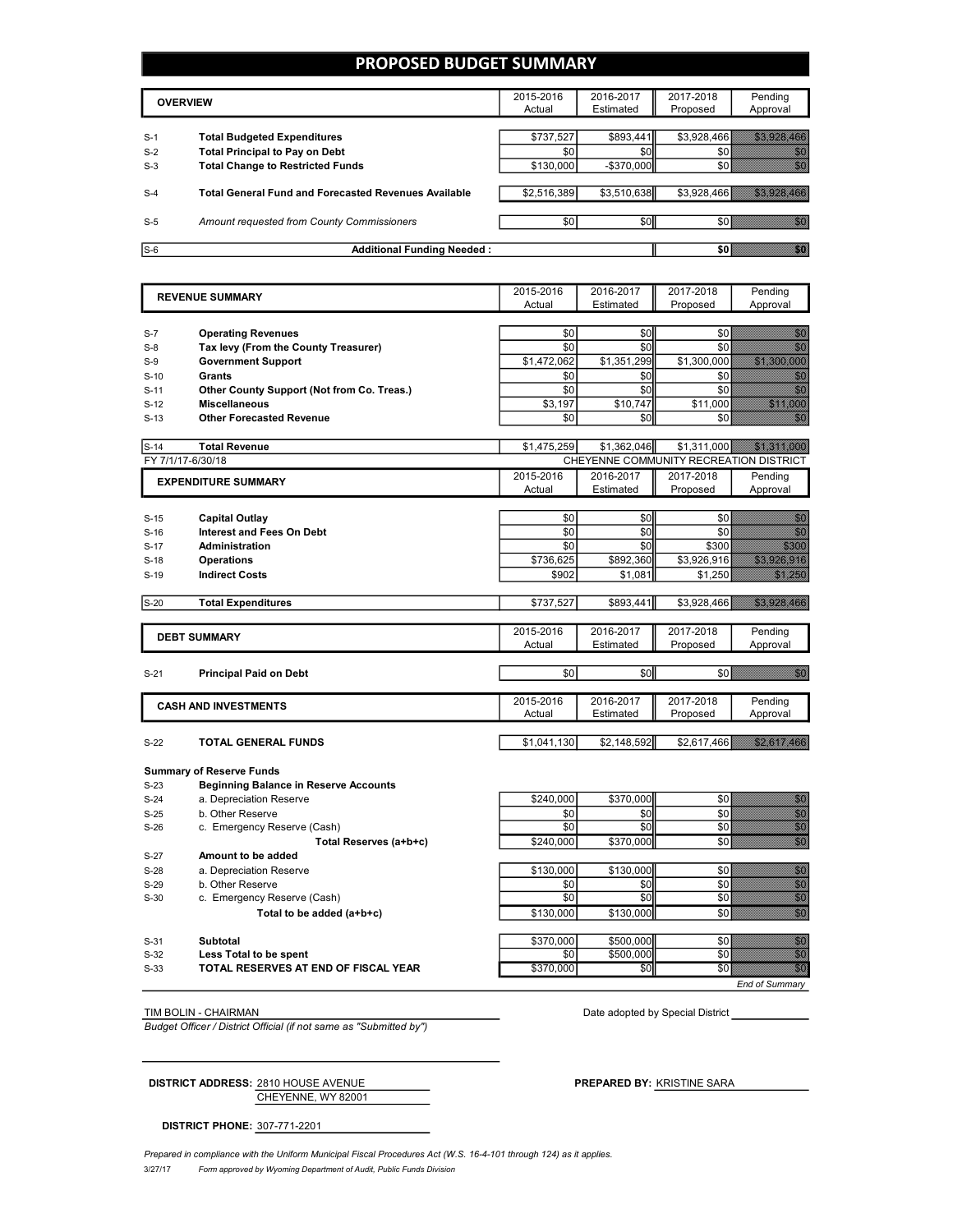# **Proposed Budget**

CHEYENNE COMMUNITY RECREATION DISTRICT

**NAME OF DISTRICT/BOARD**

**FYE** 6/30/2018

|                    | <b>PROPERTY TAXES AND ASSESSMENTS</b>                                                  |             |                 |                |                                                                                                                                                                                                                                 |
|--------------------|----------------------------------------------------------------------------------------|-------------|-----------------|----------------|---------------------------------------------------------------------------------------------------------------------------------------------------------------------------------------------------------------------------------|
|                    |                                                                                        |             |                 |                |                                                                                                                                                                                                                                 |
|                    |                                                                                        | 2015-2016   | 2016-2017       | 2017-2018      | Pending                                                                                                                                                                                                                         |
|                    |                                                                                        | Actual      | Estimated       | Proposed       | Approval                                                                                                                                                                                                                        |
| $R-1$<br>$R-1.1$   | <b>Property Taxes and Assessments Received</b><br>Tax Levy (From the County Treasurer) |             |                 |                |                                                                                                                                                                                                                                 |
| $R-1.2$            | <b>Other County Support</b>                                                            |             |                 |                |                                                                                                                                                                                                                                 |
|                    |                                                                                        |             |                 |                |                                                                                                                                                                                                                                 |
|                    | <b>FORECASTED REVENUE</b>                                                              |             |                 |                |                                                                                                                                                                                                                                 |
|                    |                                                                                        |             |                 |                |                                                                                                                                                                                                                                 |
|                    |                                                                                        | 2015-2016   | 2016-2017       | 2017-2018      | Pending                                                                                                                                                                                                                         |
|                    |                                                                                        | Actual      | Estimated       | Proposed       | Approval                                                                                                                                                                                                                        |
| $R-2$              | <b>Revenues from Other Governments</b>                                                 |             |                 |                |                                                                                                                                                                                                                                 |
| $R-2.1$            | State Aid                                                                              |             |                 |                |                                                                                                                                                                                                                                 |
| $R-2.2$            | Additional County Aid (non-treasurer)                                                  |             |                 |                |                                                                                                                                                                                                                                 |
| $R-2.3$            | City (or Town) Aid                                                                     |             |                 |                |                                                                                                                                                                                                                                 |
| $R-2.4$            | Other (Specify)<br>LCSD#1                                                              | \$1,472,062 | \$1,351,299     | \$1,300,000    |                                                                                                                                                                                                                                 |
| $R-2.5$            | <b>Total Government Support</b>                                                        | \$1,472,062 | \$1,351,299     | \$1,300,000    | <u>saman ma</u>                                                                                                                                                                                                                 |
| $R-3$              | <b>Operating Revenues</b>                                                              |             |                 |                |                                                                                                                                                                                                                                 |
| $R-3.1$            | <b>Customer Charges</b>                                                                |             |                 |                |                                                                                                                                                                                                                                 |
| $R-3.2$            | Sales of Goods or Services                                                             |             |                 |                |                                                                                                                                                                                                                                 |
| $R-3.3$            | <b>Other Assessments</b>                                                               |             |                 |                |                                                                                                                                                                                                                                 |
| $R-3.4$            | <b>Total Operating Revenues</b>                                                        | \$0         | $\overline{50}$ | \$0            | <b>BAR</b>                                                                                                                                                                                                                      |
| $R-4$              | Grants                                                                                 |             |                 |                |                                                                                                                                                                                                                                 |
| $R-4.1$            | <b>Direct Federal Grants</b>                                                           |             |                 |                |                                                                                                                                                                                                                                 |
| $R-4.2$            | Federal Grants thru State Agencies                                                     |             |                 |                |                                                                                                                                                                                                                                 |
| $R-4.3$            | <b>Grants from State Agencies</b>                                                      |             |                 |                |                                                                                                                                                                                                                                 |
| $R-4.4$            | <b>Total Grants</b>                                                                    | \$0         | \$0             | $\frac{6}{50}$ | en en de la familie de la familie de la familie de la familie de la familie de la familie de la familie de la<br>Constitution de la familie de la familie de la familie de la familie de la familie de la familie de la familie |
| $R-5$              | <b>Miscellaneous Revenue</b>                                                           |             |                 |                |                                                                                                                                                                                                                                 |
| $R-5.1$            | Interest                                                                               | \$3,197     | \$10,747        | \$11,000       | 52. 333                                                                                                                                                                                                                         |
| $R-5.2$<br>$R-5.3$ | Other: Specify<br>Other: Additional                                                    |             |                 |                |                                                                                                                                                                                                                                 |
|                    | <b>Total Miscellaneous</b>                                                             |             | \$10.747        | \$11.000       |                                                                                                                                                                                                                                 |
| $R-5.4$            | <b>Total Forecasted Revenue</b>                                                        | \$3,197     |                 | \$1,311,000    | <b>BARBOOK</b>                                                                                                                                                                                                                  |
| $R-5.5$            |                                                                                        | \$1,475,259 | \$1,362,046     |                | <u>Starting of the Starting of the Starting of the Starting of the Starting of the Starting of the Starting of th</u>                                                                                                           |
| $R-6$              | <b>Other Forecasted Revenue</b>                                                        |             |                 |                |                                                                                                                                                                                                                                 |
| $R-6.1$            | a. Other past due-as estimated by Co. Treas.                                           |             |                 |                |                                                                                                                                                                                                                                 |
| $R-6.2$            | b. Other forecasted revenue (specify):                                                 |             |                 |                |                                                                                                                                                                                                                                 |
| $R-6.3$            |                                                                                        |             |                 |                |                                                                                                                                                                                                                                 |
| $R-6.4$            |                                                                                        |             |                 |                |                                                                                                                                                                                                                                 |
| $R-6.5$            |                                                                                        |             |                 |                |                                                                                                                                                                                                                                 |
| $R-6.6$            | Total Other Forecasted Revenue (a+b)                                                   | \$0         | \$0             | \$0            | <b>BAR</b>                                                                                                                                                                                                                      |
|                    |                                                                                        |             |                 |                |                                                                                                                                                                                                                                 |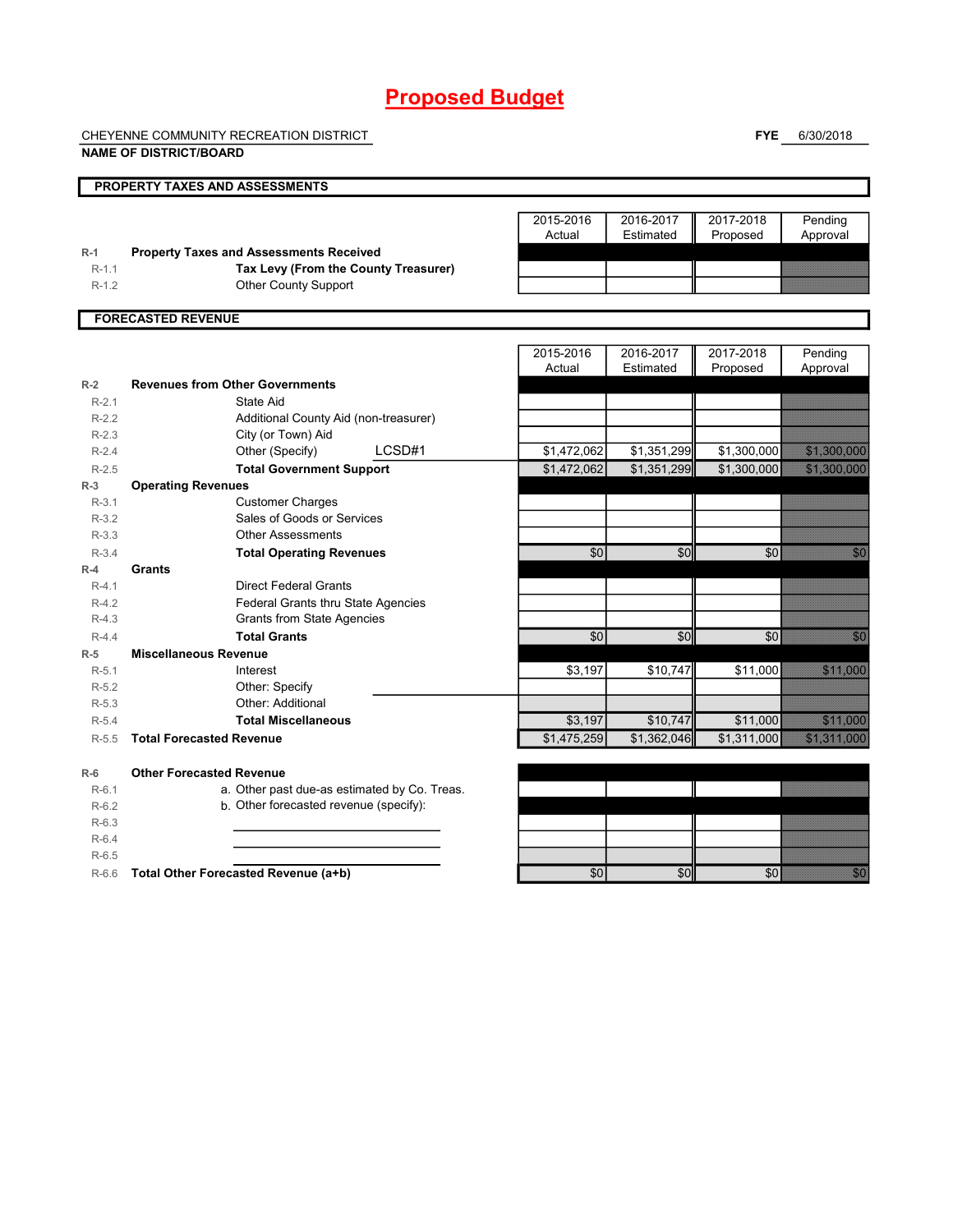### **CAPITAL OUTLAY BUDGET**

| E-1       | <b>Capital Outlay</b> |                         |
|-----------|-----------------------|-------------------------|
| $E - 1.1$ |                       | <b>Real Property</b>    |
| $F-12$    |                       | Vehicles                |
| $F-1.3$   |                       | <b>Office Equipment</b> |
| $F-14$    |                       | Other (Specify)         |
| $F-1.5$   |                       |                         |
| $F-16$    |                       |                         |
| $F-17$    |                       |                         |
| $F-1.8$   | TOTAL CAPITAL OUTLAY  |                         |

|         |                       |                      | 2015-2016 | 2016-2017 | 2017-2018 | Pending                                                                                                                                                                                                                         |
|---------|-----------------------|----------------------|-----------|-----------|-----------|---------------------------------------------------------------------------------------------------------------------------------------------------------------------------------------------------------------------------------|
|         |                       |                      | Actual    | Estimated | Proposed  | Approval                                                                                                                                                                                                                        |
|         | <b>Capital Outlay</b> |                      |           |           |           |                                                                                                                                                                                                                                 |
| $E-1.1$ |                       | <b>Real Property</b> |           |           |           |                                                                                                                                                                                                                                 |
| $E-1.2$ |                       | Vehicles             |           |           |           |                                                                                                                                                                                                                                 |
| $E-1.3$ |                       | Office Equipment     |           |           |           |                                                                                                                                                                                                                                 |
| $E-1.4$ |                       | Other (Specify)      |           |           |           |                                                                                                                                                                                                                                 |
| $E-1.5$ |                       |                      |           |           |           |                                                                                                                                                                                                                                 |
| $E-1.6$ |                       |                      |           |           |           |                                                                                                                                                                                                                                 |
| $E-1.7$ |                       |                      |           |           |           |                                                                                                                                                                                                                                 |
| $E-1.8$ | TOTAL CAPITAL OUTLAY  |                      | \$0       | \$0       | \$0       | en de la posta de la posta de la posta de la posta de la posta de la posta de la posta de la posta de la posta<br>En la posta de la posta de la posta de la posta de la posta de la posta de la posta de la posta de la posta d |

#### **ADMINISTRATION BUDGET**

| $E-2$     | <b>Personnel Services</b>            |                                 |
|-----------|--------------------------------------|---------------------------------|
| $E - 2.1$ |                                      | Administrator                   |
| $E - 2.2$ |                                      | Secretary                       |
| $E - 2.3$ |                                      | Clerical                        |
| $E - 2.4$ |                                      | Other (Specify)                 |
| $E - 2.5$ |                                      |                                 |
| $E-2.6$   |                                      |                                 |
| $E - 2.7$ |                                      |                                 |
| $E-3$     | <b>Board Expenses</b>                |                                 |
| $E - 3.1$ |                                      | Travel                          |
| $E - 3.2$ |                                      | Mileage                         |
| $E - 3.3$ |                                      | Other (Specify)                 |
| $E - 3.4$ |                                      | <b>ADVERTISING</b>              |
| $E - 3.5$ |                                      |                                 |
| $E - 3.6$ |                                      |                                 |
| $E-4$     | <b>Contractual Services</b>          |                                 |
| $E - 4.1$ |                                      | Legal                           |
| $E-4.2$   |                                      | Accounting/Auditing             |
| $E-4.3$   |                                      | Other (Specify)                 |
| $E - 4.4$ |                                      |                                 |
| $E-4.5$   |                                      |                                 |
| $E-4.6$   |                                      |                                 |
| $E-5$     | <b>Other Administrative Expenses</b> |                                 |
| $E - 5.1$ |                                      | <b>Office Supplies</b>          |
| $E - 5.2$ |                                      | Office equipment, rent & repair |
| $E - 5.3$ |                                      | Education                       |
| $E - 5.4$ |                                      | Registrations                   |
| $E - 5.5$ |                                      | Other (Specify)                 |
| $E - 5.6$ |                                      |                                 |
| $E - 5.7$ |                                      |                                 |
| $E - 5.8$ |                                      |                                 |
| E-6       | <b>TOTAL ADMINISTRATION</b>          |                                 |

|                        | <b>Personnel Services</b>            |                                       | 2015-2016<br>Actual | 2016-2017<br>Estimated | 2017-2018<br>Proposed | Pending<br>Approval |
|------------------------|--------------------------------------|---------------------------------------|---------------------|------------------------|-----------------------|---------------------|
| $E-2$                  |                                      | Administrator                         |                     |                        |                       |                     |
| $E - 2.1$<br>$E - 2.2$ |                                      |                                       |                     |                        |                       |                     |
|                        |                                      | Secretary                             |                     |                        |                       |                     |
| $E - 2.3$              |                                      | Clerical                              |                     |                        |                       |                     |
| $E - 2.4$              |                                      | Other (Specify)                       |                     |                        |                       |                     |
| $E - 2.5$              |                                      |                                       |                     |                        |                       |                     |
| $E-2.6$                |                                      |                                       |                     |                        |                       |                     |
| $E-2.7$                |                                      |                                       |                     |                        |                       |                     |
| $E-3$                  | <b>Board Expenses</b>                | Travel                                |                     |                        |                       |                     |
| $E-3.1$<br>$E - 3.2$   |                                      |                                       |                     |                        |                       |                     |
|                        |                                      | Mileage                               |                     |                        |                       |                     |
| $E - 3.3$<br>$E - 3.4$ |                                      | Other (Specify)<br><b>ADVERTISING</b> | \$0                 | \$0                    | \$300                 |                     |
| $E - 3.5$              |                                      |                                       |                     |                        |                       |                     |
| $E - 3.6$              |                                      |                                       |                     |                        |                       |                     |
| $E-4$                  | <b>Contractual Services</b>          |                                       |                     |                        |                       |                     |
| $E - 4.1$              |                                      | Legal                                 |                     |                        |                       |                     |
| $E-4.2$                |                                      | Accounting/Auditing                   |                     |                        |                       |                     |
| $E - 4.3$              |                                      | Other (Specify)                       |                     |                        |                       |                     |
| $E-4.4$                |                                      |                                       |                     |                        |                       |                     |
| $E-4.5$                |                                      |                                       |                     |                        |                       |                     |
| $E-4.6$                |                                      |                                       |                     |                        |                       |                     |
| $E-5$                  | <b>Other Administrative Expenses</b> |                                       |                     |                        |                       |                     |
| $E-5.1$                |                                      | <b>Office Supplies</b>                |                     |                        |                       |                     |
| $E - 5.2$              |                                      | Office equipment, rent & repair       |                     |                        |                       |                     |
| $E - 5.3$              |                                      | Education                             |                     |                        |                       |                     |
| $E - 5.4$              |                                      | Registrations                         |                     |                        |                       |                     |
| $E - 5.5$              |                                      | Other (Specify)                       |                     |                        |                       |                     |
| $E - 5.6$              |                                      |                                       |                     |                        |                       |                     |
| $E - 5.7$              |                                      |                                       |                     |                        |                       |                     |
| $E - 5.8$              |                                      |                                       |                     |                        |                       |                     |
| $E-6$                  | <b>TOTAL ADMINISTRATION</b>          |                                       | \$0                 | \$0                    | \$300                 | 3333                |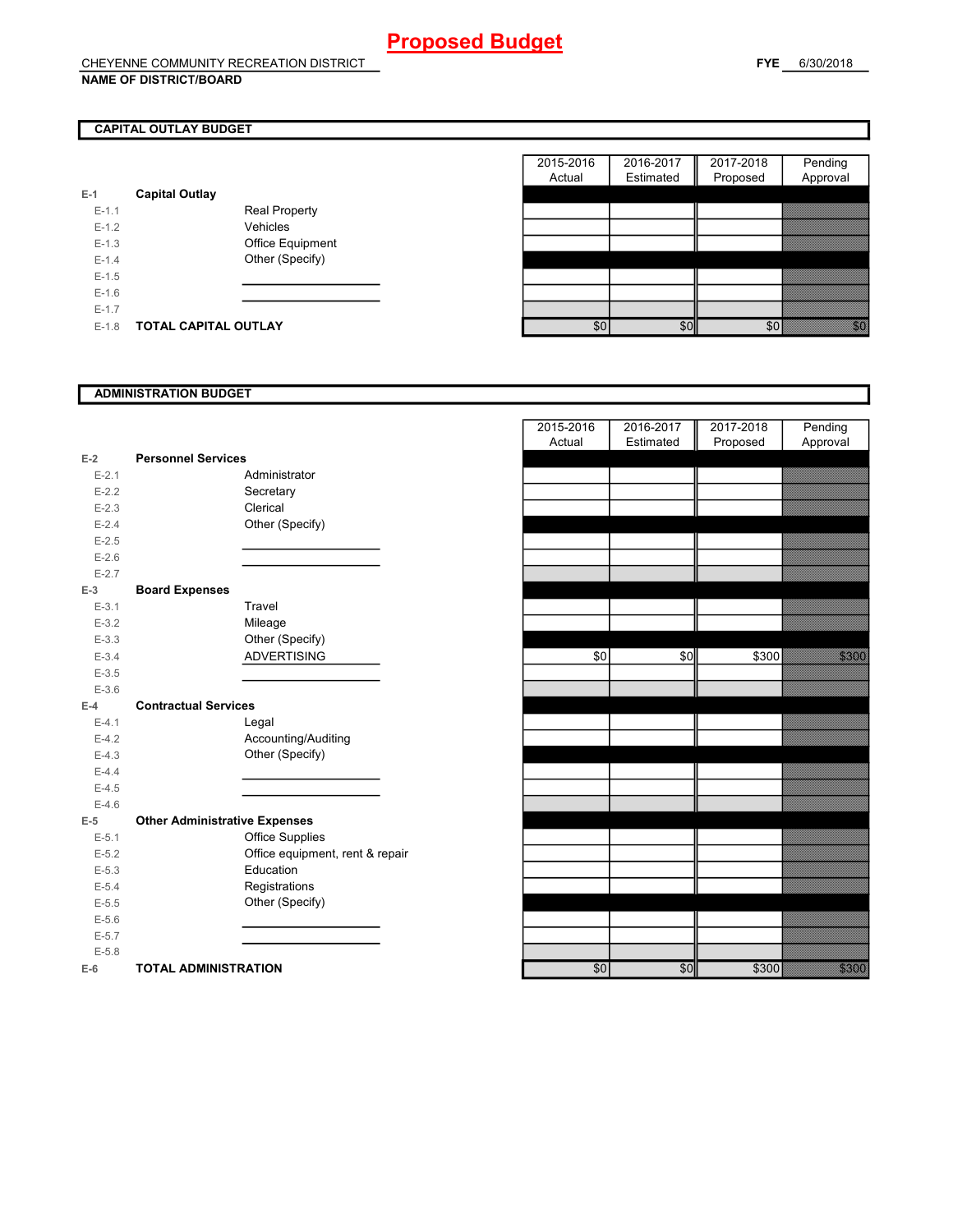# **Proposed Budget**

CHEYENNE COMMUNITY RECREATION DISTRICT

**FYE** 6/30/2018

### **OPERATIONS BUDGET**

|           |                                        | Auuai     | Estimated | <b>FIUPUSEU</b> | <b>Apploval</b>   |
|-----------|----------------------------------------|-----------|-----------|-----------------|-------------------|
| $E-7$     | <b>Personnel Services</b>              |           |           |                 |                   |
| $E - 7.1$ | Wages--Operations                      |           |           |                 |                   |
| $E - 7.2$ | Service Contracts                      |           |           |                 |                   |
| $E - 7.3$ | Other (Specify)                        |           |           |                 |                   |
| $E - 7.4$ |                                        |           |           |                 |                   |
| $E - 7.5$ |                                        |           |           |                 |                   |
| $E - 7.6$ |                                        |           |           |                 |                   |
| $E-8$     | <b>Travel</b>                          |           |           |                 |                   |
| $E-8.1$   | Mileage                                |           |           |                 |                   |
| $E-8.2$   | Other (Specify)                        |           |           |                 |                   |
| $E - 8.3$ |                                        |           |           |                 |                   |
| $E - 8.4$ |                                        |           |           |                 |                   |
| $E - 8.5$ |                                        |           |           |                 |                   |
| $E-9$     | <b>Operating supplies (List)</b>       |           |           |                 |                   |
| $E-9.1$   |                                        |           |           |                 |                   |
| $E-9.2$   |                                        |           |           |                 |                   |
| $E-9.3$   |                                        |           |           |                 |                   |
| $E-9.4$   |                                        |           |           |                 |                   |
| $E-9.5$   |                                        |           |           |                 |                   |
| $E-10$    | <b>Program Services (List)</b>         |           |           |                 |                   |
| $E-10.1$  |                                        |           |           |                 |                   |
| $E-10.2$  |                                        |           |           |                 |                   |
| $E-10.3$  |                                        |           |           |                 |                   |
| $E-10.4$  |                                        |           |           |                 |                   |
| $E-10.5$  |                                        |           |           |                 |                   |
| $E-11$    | <b>Contractual Arrangements (List)</b> |           |           |                 |                   |
| $E-11.1$  | <b>GRANTS</b>                          | \$736,625 | \$892,360 | \$3,926,916     |                   |
| $E-11.2$  |                                        |           |           |                 |                   |
| $E-11.3$  |                                        |           |           |                 |                   |
| $E-11.4$  |                                        |           |           |                 |                   |
| $E-11.5$  |                                        |           |           |                 |                   |
| $E-12$    | <b>Other operations (Specify)</b>      |           |           |                 |                   |
| $E-12.1$  |                                        |           |           |                 |                   |
| $E-12.2$  |                                        |           |           |                 |                   |
| $E-12.3$  |                                        |           |           |                 |                   |
| $E-12.4$  |                                        |           |           |                 |                   |
| $E-12.5$  |                                        |           |           |                 |                   |
| $E-13$    | <b>TOTAL OPERATIONS</b>                | \$736,625 | \$892,360 | \$3,926,916     | <u> Karl Sara</u> |

|                        |                                               | 2015-2016 |           | 2016-2017 | 2017-2018   | Pending                                                                                                               |
|------------------------|-----------------------------------------------|-----------|-----------|-----------|-------------|-----------------------------------------------------------------------------------------------------------------------|
|                        | <b>Personnel Services</b>                     | Actual    |           | Estimated | Proposed    | Approval                                                                                                              |
| $\overline{7}$         |                                               |           |           |           |             |                                                                                                                       |
| $E - 7.1$<br>$E - 7.2$ | Wages--Operations<br><b>Service Contracts</b> |           |           |           |             |                                                                                                                       |
| $E - 7.3$              | Other (Specify)                               |           |           |           |             |                                                                                                                       |
| $E - 7.4$              |                                               |           |           |           |             |                                                                                                                       |
| $E - 7.5$              |                                               |           |           |           |             |                                                                                                                       |
| $E - 7.6$              |                                               |           |           |           |             |                                                                                                                       |
| 8                      | <b>Travel</b>                                 |           |           |           |             |                                                                                                                       |
| $E-8.1$                | Mileage                                       |           |           |           |             | <u> Elizabeth Charles (Charles Charles Charles Charles Charles Charles Charles Charles Charles Charles Charles Ch</u> |
| $E-8.2$                | Other (Specify)                               |           |           |           |             |                                                                                                                       |
| $E - 8.3$              |                                               |           |           |           |             |                                                                                                                       |
| $E-8.4$                |                                               |           |           |           |             |                                                                                                                       |
| $E-8.5$                |                                               |           |           |           |             |                                                                                                                       |
| 9                      | <b>Operating supplies (List)</b>              |           |           |           |             |                                                                                                                       |
| $E-9.1$                |                                               |           |           |           |             |                                                                                                                       |
| $E-9.2$                |                                               |           |           |           |             |                                                                                                                       |
| $E-9.3$                |                                               |           |           |           |             |                                                                                                                       |
| $E-9.4$                |                                               |           |           |           |             |                                                                                                                       |
| $E - 9.5$              |                                               |           |           |           |             |                                                                                                                       |
| $-10$                  | <b>Program Services (List)</b>                |           |           |           |             |                                                                                                                       |
| $E-10.1$               |                                               |           |           |           |             |                                                                                                                       |
| $E-10.2$               |                                               |           |           |           |             |                                                                                                                       |
| $E-10.3$               |                                               |           |           |           |             |                                                                                                                       |
| $E-10.4$               |                                               |           |           |           |             |                                                                                                                       |
| $E-10.5$               |                                               |           |           |           |             |                                                                                                                       |
| 11                     | <b>Contractual Arrangements (List)</b>        |           |           |           |             |                                                                                                                       |
| $E-11.1$               | <b>GRANTS</b>                                 |           | \$736,625 | \$892,360 | \$3,926,916 | <b>Service State</b>                                                                                                  |
| $E-11.2$               |                                               |           |           |           |             |                                                                                                                       |
| $E-11.3$               |                                               |           |           |           |             |                                                                                                                       |
| $E-11.4$               |                                               |           |           |           |             |                                                                                                                       |
| $E-11.5$               |                                               |           |           |           |             |                                                                                                                       |
| 12                     | <b>Other operations (Specify)</b>             |           |           |           |             |                                                                                                                       |
| $E-12.1$               |                                               |           |           |           |             |                                                                                                                       |
| $E-12.2$               |                                               |           |           |           |             |                                                                                                                       |
| $E-12.3$               |                                               |           |           |           |             |                                                                                                                       |
| $E-12.4$               |                                               |           |           |           |             |                                                                                                                       |
| $E-12.5$               |                                               |           |           |           |             |                                                                                                                       |
| $-13$                  | <b>TOTAL OPERATIONS</b>                       |           | \$736.625 | \$892,360 |             | \$3,926,916                                                                                                           |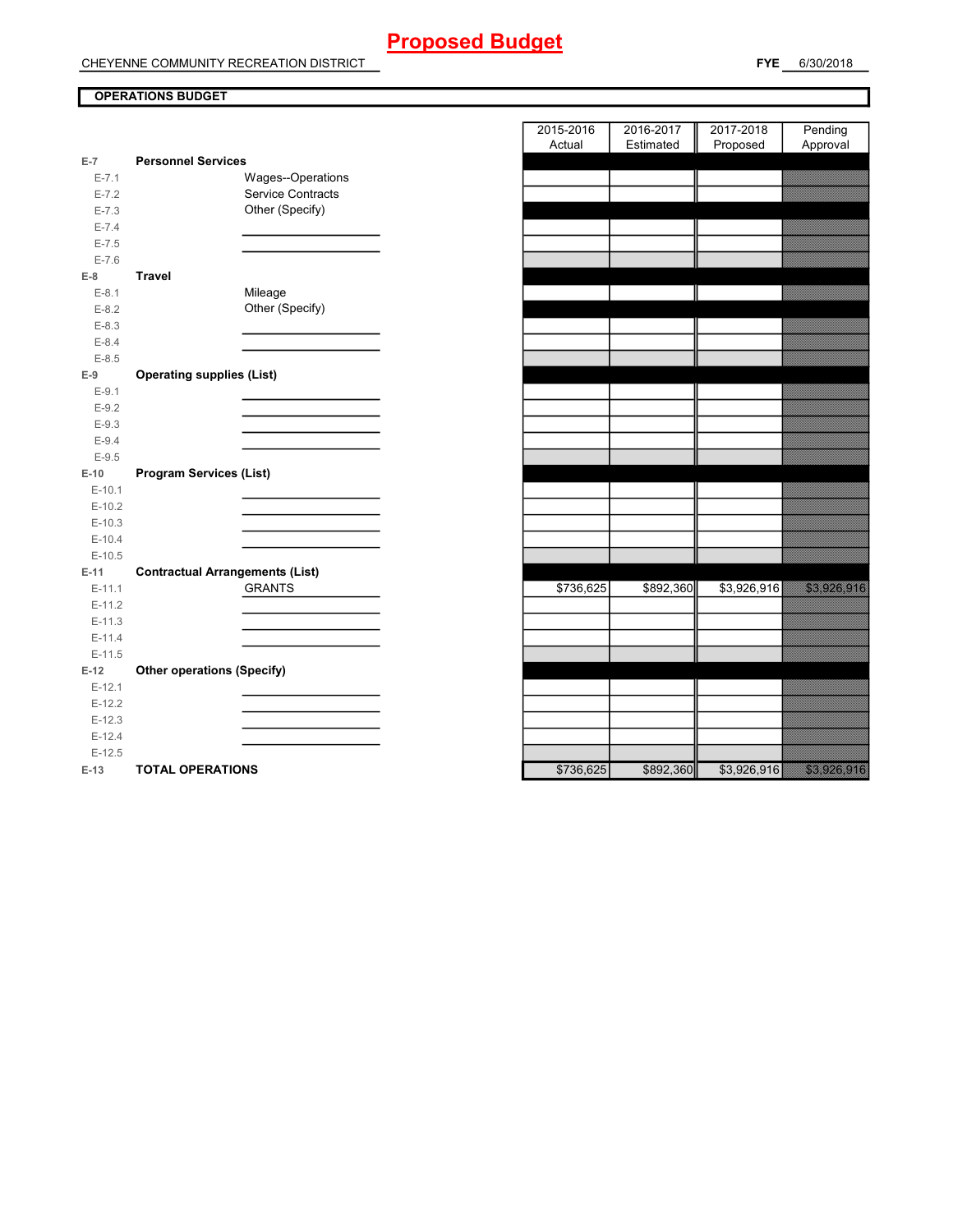# **Proposed Budget**

CHEYENNE COMMUNITY RECREATION DISTRICT

#### **INDIRECT COSTS BUDGET**

| $E-14$   | Insurance                     |
|----------|-------------------------------|
| $F-14.1$ | Liability                     |
| $F-142$  | <b>Buildings and vehicles</b> |
| $E-14.3$ | Equipment                     |
| $F-144$  | Other (Specify)               |
| $E-14.5$ |                               |
| $E-14.6$ |                               |
| $F-147$  |                               |
| E-15     | Indirect payroll costs:       |
| $E-15.1$ | FICA (Social Security) taxes  |
| $E-15.2$ | <b>Workers Compensation</b>   |
| $E-15.3$ | <b>Unemployment Taxes</b>     |
| $E-15.4$ | Retirement                    |
| $E-15.5$ | Health Insurance              |
| $F-156$  | Other (Specify)               |
| $E-15.7$ |                               |
| $E-15.8$ |                               |
| $E-15.9$ |                               |
| $E-16$   | <b>Depreciation Expenses</b>  |
| $E-17$   | <b>TOTAL INDIRECT COSTS</b>   |

|          |                               | 2015-2016 | 2016-2017 | 2017-2018 | Pending  |
|----------|-------------------------------|-----------|-----------|-----------|----------|
|          |                               | Actual    | Estimated | Proposed  | Approval |
| $E-14$   | <b>Insurance</b>              |           |           |           |          |
| $E-14.1$ | Liability                     | \$902     | \$1,081   | \$1,250   |          |
| $E-14.2$ | <b>Buildings and vehicles</b> |           |           |           |          |
| $E-14.3$ | Equipment                     |           |           |           |          |
| $E-14.4$ | Other (Specify)               |           |           |           |          |
| $E-14.5$ |                               |           |           |           |          |
| $E-14.6$ |                               |           |           |           |          |
| $E-14.7$ |                               |           |           |           |          |
| $E-15$   | Indirect payroll costs:       |           |           |           |          |
| $E-15.1$ | FICA (Social Security) taxes  |           |           |           |          |
| $E-15.2$ | <b>Workers Compensation</b>   |           |           |           |          |
| $E-15.3$ | <b>Unemployment Taxes</b>     |           |           |           |          |
| $E-15.4$ | Retirement                    |           |           |           |          |
| $E-15.5$ | Health Insurance              |           |           |           |          |
| $E-15.6$ | Other (Specify)               |           |           |           |          |
| $E-15.7$ |                               |           |           |           |          |
| $E-15.8$ |                               |           |           |           |          |
| $E-15.9$ |                               |           |           |           |          |
| $E-16$   | <b>Depreciation Expenses</b>  |           |           |           |          |
| E-17     | <b>TOTAL INDIRECT COSTS</b>   | \$902     | \$1,081   | \$1,250   |          |
|          |                               |           |           |           |          |

#### **DEBT SERVICE BUDGET**

|         |                           | 2015-2016 | 2016-2017 | 2017-2018 | Pending  |
|---------|---------------------------|-----------|-----------|-----------|----------|
|         |                           | Actual    | Estimated | Proposed  | Approval |
| $D-1$   | <b>Debt Service</b>       |           |           |           |          |
| $D-1.1$ | Principal                 |           |           |           |          |
| $D-1.2$ | Interest                  |           |           |           |          |
| $D-1.3$ | Fees                      |           |           |           |          |
| $D-2$   | <b>TOTAL DEBT SERVICE</b> | \$0       | \$0       |           |          |